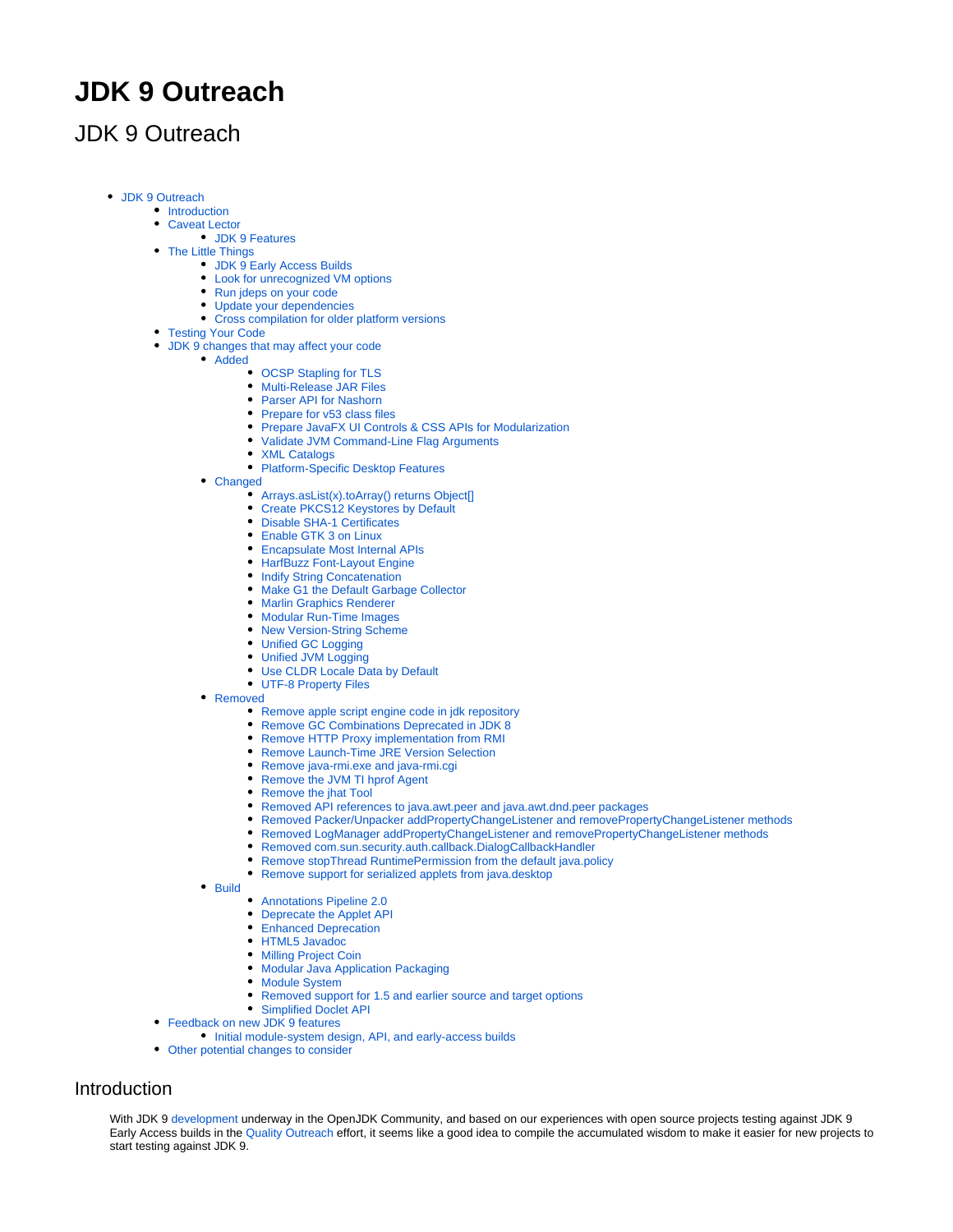# Caveat Lector

JDK 9 has not been released yet. That means the tips and suggestions accumulated here should not be taken as the final word on how to adjust your code for JDK 9 as some things may (and probably will) change as the set of JEPs targeted for JDK 9 changes. If in doubt, ask - preferably on the adoption-discuss [mailing list](http://mail.openjdk.java.net/mailman/listinfo/adoption-discuss).

# <span id="page-1-0"></span>**JDK 9 Features**

This page does **not** provide a comprehensive list of planned or targeted JDK 9 features. For an up to date list of JEPs targeted for JDK 9, please consult the JDK 9 Project [page](http://openjdk.java.net/projects/jdk9/).

# <span id="page-1-2"></span><span id="page-1-1"></span>The Little Things

Before you get started testing your code against JDK 9, there are a few little things to consider.

# **JDK 9 Early Access Builds**

You can build JDK 9 yourself by following the build [instructions](http://hg.openjdk.java.net/jdk9/jdk9/raw-file/tip/README-builds.html) to build the OpenJDK source code in the jdk9/jdk9 forest. Please check the list of [supported](https://wiki.openjdk.org/display/Build/Supported+Build+Platforms) build platforms to verify that your build platform is supported before you attempt building JDK 9 from source yourself.

JDK 9 Early Access builds may also be provided by third parties. Oracle publishes regular JDK 9 builds at<http://jdk.java.net/9>, for example. In the same location, Oracle also publishes regular JDK 9 builds based on the latest Project Jigsaw source code at [http://jdk.java.net/jigsaw/.](http://jdk.java.net/jigsaw/)

# <span id="page-1-3"></span>**Look for unrecognized VM options**

If your application's startup script launches the JDK 9 JVM with an unrecognized VM option, it will exit and let you know that it couldn't create a VM because of that unrecognized VM option. Some of the VM flags that were deprecated in JDK 8, have been removed in JDK 9.

# <span id="page-1-4"></span>**Run jdeps on your code**

In JDK 8 a new [Java Dependency Analysis Tool](https://wiki.openjdk.org/display/JDK8/Java+Dependency+Analysis+Tool) (jdeps) was added to help developers understand the static dependencies of their applications and libraries. It can help you find dependencies on any internal, unsupported or private APIs that your application or its libraries use. A program using such APIs is not guaranteed to work in future versions of JDK 9 or even the same platform. For more information, please see this [document](http://www.oracle.com/technetwork/java/faq-sun-packages-142232.html).

A jdeps plugin for Apache Maven [exists](https://maven.apache.org/plugins-archives/maven-jdeps-plugin-LATEST/maven-jdeps-plugin/index.html).

For best results, please make sure to run jdeps from the most recent JDK 8 update release or JDK 9 Early Access build.

# <span id="page-1-5"></span>**Update your dependencies**

Third-party libraries that encounter issues on JDK 9 may have had those issues fixed meanwhile as their developers begun to test with JDK 9 and address problems found. If you encounter issues with third party libraries, please check if there is a newer version that addresses them, and update your code to depend on the newer version.

For example, if your application [uses](https://bugs.eclipse.org/bugs/show_bug.cgi?id=473537) Eclipse RCP 4.4 or below, it may exit with an error message on JDK 9:

java.lang.NoClassDefFoundError: org/w3c/dom/stylesheets/StyleSheet

Eclipse RCP 4.5 [contains](https://bugs.eclipse.org/bugs/show_bug.cgi?id=466683) a fix for that issue.

# <span id="page-1-6"></span>**Cross compilation for older platform versions**

In order to use javac to cross-compile to an older release of the platform it is not sufficient to just set the -source and -target options to the older value; the bootclasspath [must a](https://blogs.oracle.com/darcy/entry/how_to_cross_compile_for)lso be set to correspond to the older release too. Setting the bootclasspath is sometimes forgotten, potentially leading to [obscure errors](https://docs.oracle.com/javase/8/docs/technotes/tools/windows/javac.html#sthref75) at runtime.

In JDK 9, the new -release flag in javac addresses both of these shortcomings. Now only a single flag (-release) needs to be set to cross compile compared to three flags (-source, -target, -bootclasspath) and the needed information is included in the JDK.

# <span id="page-1-7"></span>Testing Your Code

In general, it's simpler to start by building your code in your familiar build environment, and test it by running it on JDK 9, than to start by building it on JDK 9. The tools and libraries used in your build process might themselves not yet have been tested with JDK 9 by their developers.

# <span id="page-1-8"></span>JDK 9 changes that may affect your code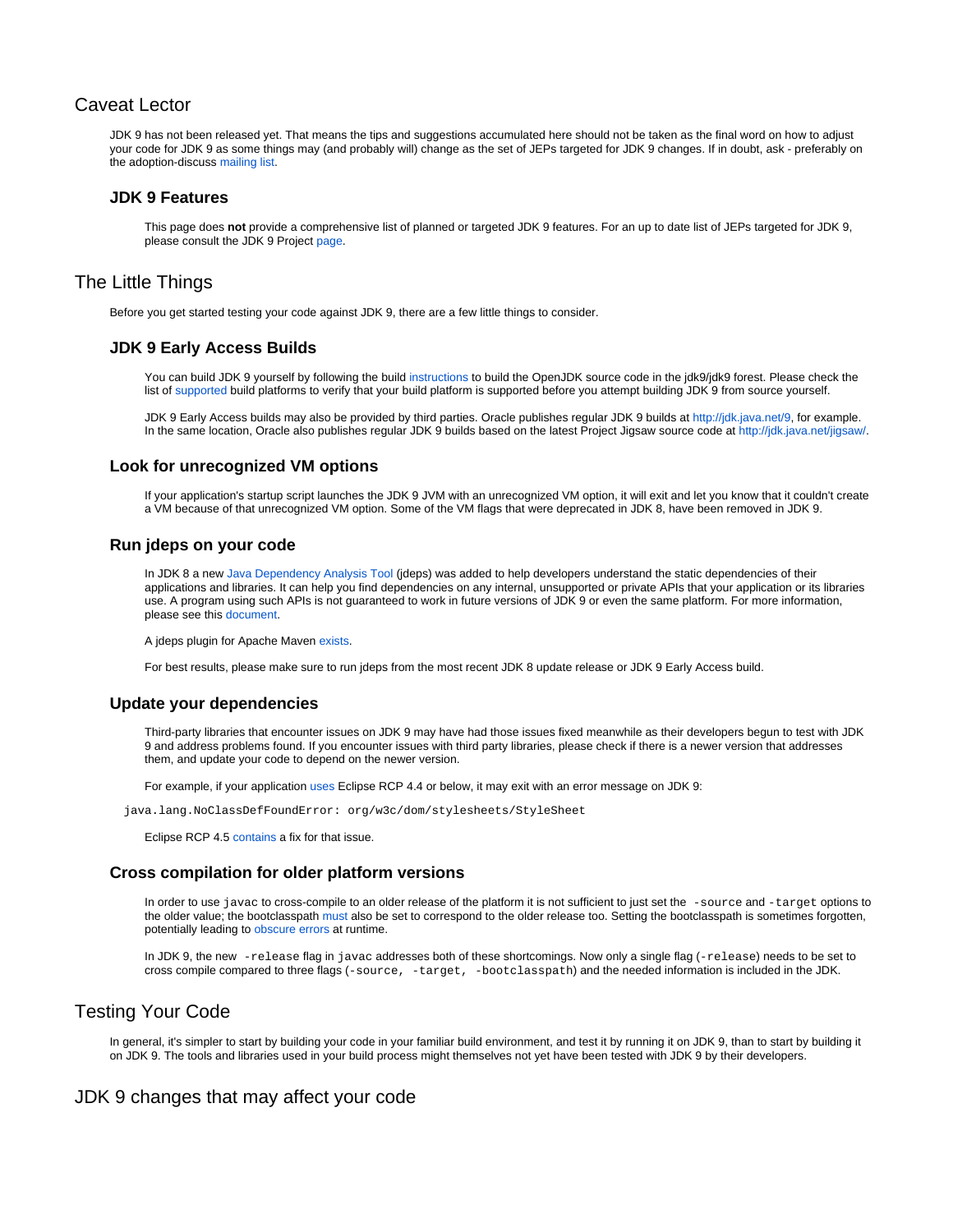Some of the changes targeted for JDK 9 may affect code that relies on default, deprecated, removed, unsupported, internal or unspecified functionality. The list below has been compiled from the list of JEPs targeted for JDK 9 and other resources. It is not an exhaustive list of changes there may be other changes you run into that have not been listed here.

Where available, the list provides links to further resources, like JEPs, mailing list threads or JBS issues.

# <span id="page-2-1"></span><span id="page-2-0"></span>**Added**

#### **OCSP Stapling for TLS**

[JEP 249](http://openjdk.java.net/jeps/249) may affect code connecting to TLS servers that cannot accept the status\_request or status\_request\_v2 TLS extensions. It implements OCSP stapling via the TLS Certificate Status Request extension (section 8 of [RFC 6066](http://tools.ietf.org/html/rfc6066)) and the Multiple Certificate Status Request Extension [\(RFC 6961](http://tools.ietf.org/html/rfc6961)). The OCSP stapling feature will be enabled by default in the JDK with this implementation.

#### <span id="page-2-2"></span>**Multi-Release JAR Files**

[JEP 238](http://openjdk.java.net/jeps/238) may affect code implementing runtimes with class loaders using ZipFile to load classes, instead of using the URL class loader or a custom class loader leveraging JarFile to obtain platform-specific class files. Such code will not be multi-release JAR file aware.

## <span id="page-2-3"></span>**Parser API for Nashorn**

[JEP 236](http://openjdk.java.net/jeps/236) may affect code that uses internal classes in the jdk.nashorn.internal.ir package and its sub-packages.

#### <span id="page-2-4"></span>**Prepare for v53 class files**

[JDK-8148651](https://bugs.openjdk.java.net/browse/JDK-8148651) may affect code that needs to process class files. Anyone writing tools and libraries for use on JDK 9 that process class files should [update](http://mail.openjdk.java.net/pipermail/jdk9-dev/2016-January/003507.html) their code to handle the new version number. Code using such tools and libraries should be updated to a version that supports v53 class files.

#### <span id="page-2-5"></span>**Prepare JavaFX UI Controls & CSS APIs for Modularization**

[JEP 253](http://openjdk.java.net/jeps/253) may affect code that uses internal classes in the com. sun package and its sub-packages.

#### <span id="page-2-6"></span>**Validate JVM Command-Line Flag Arguments**

[JEP 245](http://openjdk.java.net/jeps/245) may affect code that passes invalid flag arguments to the JVM. It validates the arguments to all JVM command-line flags so as to avoid crashes, and ensured that appropriate error messages are displayed when they are invalid.

#### <span id="page-2-7"></span>**XML Catalogs**

[JEP 268](http://openjdk.java.net/jeps/268) may affect code using the existing internal catalog implementation. Existing libraries or applications that use the internal API will need to migrate to the new API in order to take advantage of the new features.

#### <span id="page-2-8"></span>**Platform-Specific Desktop Features**

[JEP 272](http://openjdk.java.net/jeps/272) may affect code that uses internal classes in the apple & com.apple packages and their sub-packages. It is not intended to provide direct replacements for all of the internal OS X APIs present in JDK 8. Existing libraries or applications that use the internal API will need to migrate to the new API. Specifically, the JEP will not provide a replacement for com. apple.concurrent and apple .applescript packages.

# <span id="page-2-10"></span><span id="page-2-9"></span>**Changed**

#### **Arrays.asList(x).toArray() returns Object[]**

[JDK-6260652](https://bugs.openjdk.java.net/browse/JDK-6260652) may affect code that relies on the Arrays.asList(x).toArray() implementation to return a clone of the backing array, which might be a String[], for example, instead of returning an Object[], as specified.

# <span id="page-2-11"></span>**Create PKCS12 Keystores by Default**

[JEP 229](http://openjdk.java.net/jeps/229) may affect code that uses keystores. It changes the default keystore type from JKS to PKCS12. By default, new keystores will be created in the PKCS12 keystore format. Existing keystores will not change and keystore applications can continue to explicitly specify the keystore type they require.

## <span id="page-2-12"></span>**Disable SHA-1 Certificates**

[JEP 288](http://openjdk.java.net/jeps/288) may affect code that uses X.509 certificate chains with SHA-1 based signatures.

#### <span id="page-2-13"></span>**Enable GTK 3 on Linux**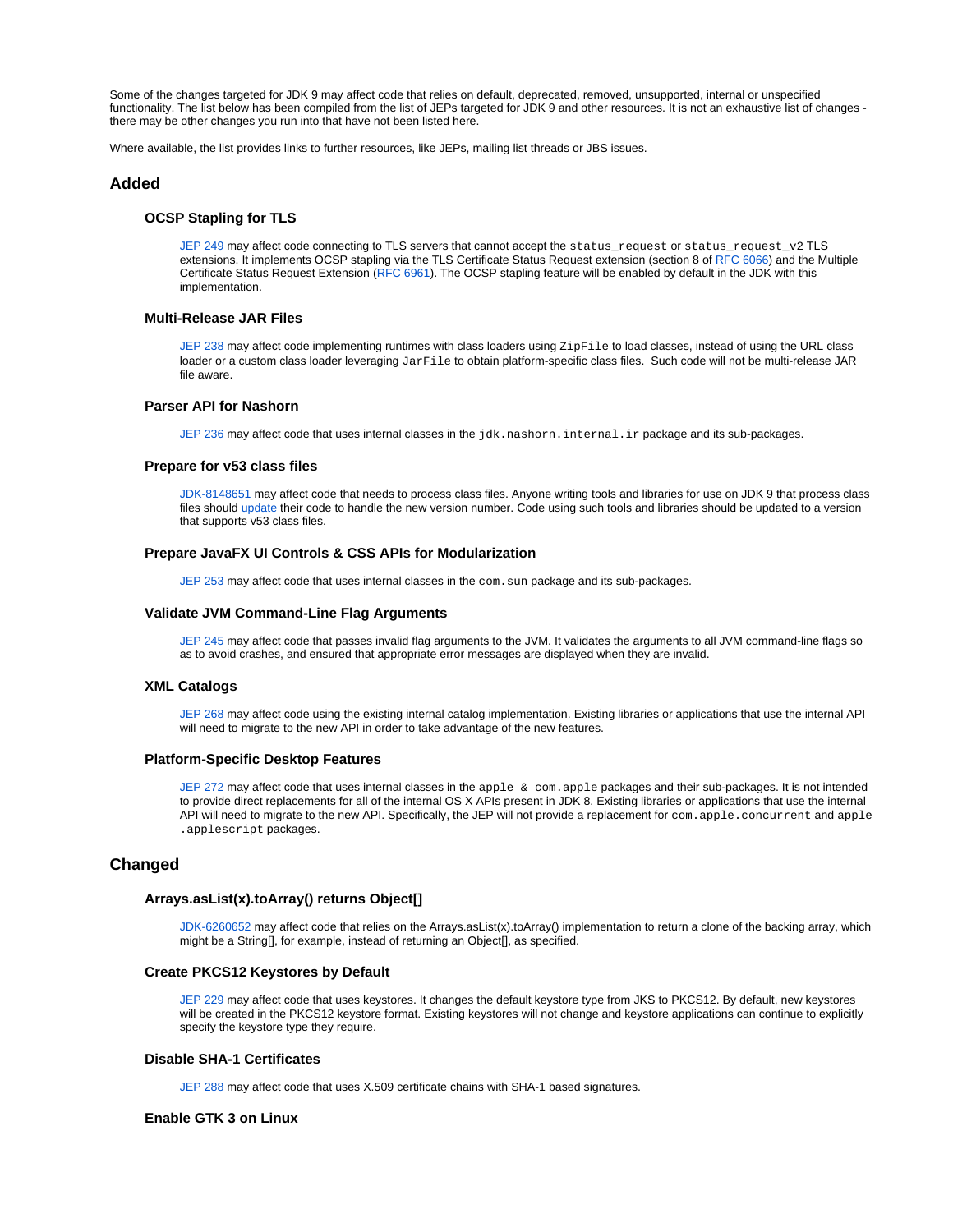[JEP 283](http://openjdk.java.net/jeps/283) may affect graphical applications on Linux. In cases where GTK 3 is required for interoperability, and this requirement can be detected sufficiently early, GTK 3 will be enabled automatically.

#### <span id="page-3-0"></span>**Encapsulate Most Internal APIs**

[JEP 260](http://openjdk.java.net/jeps/260) may affect code that uses JDK internal APIs. It makes most of the JDK's internal APIs inaccessible by default, leaving a few critical, widely-used internal APIs accessible, until supported replacements exist for all or most of their functionality.

In addition, due to changes necessary to implement this feature, the stack trace of reflective calls will appear somewhat different. Any code analysing, or filtering, based on the stack trace element's class name should be updated appropriately, to handle this.

#### <span id="page-3-1"></span>**HarfBuzz Font-Layout Engine**

[JEP 258](http://openjdk.java.net/jeps/258) may affect code that uses the font-layout engine. It replaces the existing ICU OpenType font-layout engine with HarfBuzz.There may be some minor rendering differences between the libraries, as a result of different implementations and a use of more up-to-date OpenType specifications.

## <span id="page-3-2"></span>**Indify String Concatenation**

[JEP 280](http://openjdk.java.net/jeps/280) may affect code that used to instrument the StringBuilder: : append chains generated by javac, such as byte code manipulation/weaver tools.

# <span id="page-3-3"></span>**Make G1 the Default Garbage Collector**

[JEP 248](http://openjdk.java.net/jeps/248) may affect code that does not explicitly specify the Garbage Collector to use. It makes the low-pause collector G1 the default garbage collector on 32- and 64-bit server configurations.The resource usage of G1 is different from Parallel GC, which is currently the default.

When resource usage overhead needs to be minimized a collector other than G1 should be used, and after this change the alternate collector will have to be specified explicitly.

## <span id="page-3-4"></span>**Marlin Graphics Renderer**

[JEP 265](http://openjdk.java.net/jeps/265) may affect code using the Java 2D graphics rasterizer. This JEP updatse Java 2D to use the Marlin Renderer as the default graphics rasterizer.

#### <span id="page-3-5"></span>**Modular Run-Time Images**

[JEP 220](http://openjdk.java.net/jeps/220) may affect code that relies on the removed endorsed-standards override mechanism, the removed extension mechanism, and the existence of rt.jar and tools.jar files as well as the old directory layout of files in the JDK & JRE installation image.

#### <span id="page-3-6"></span>**New Version-String Scheme**

[JEP 223](http://openjdk.java.net/jeps/223) may affect code that relies on the old version string scheme to distinguish major, minor, and security-update releases.

#### <span id="page-3-7"></span>**Unified GC Logging**

[JEP 271](http://openjdk.java.net/jeps/271) may change the GC log message format, without necessarily reproducing all log entries in the new logging format or ensuring that current GC log parsers work without change on the new GC logs.

# <span id="page-3-8"></span>**Unified JVM Logging**

[JEP 158](http://openjdk.java.net/jeps/158) may change log message formats and possibly the meaning of some JVM options.

#### <span id="page-3-9"></span>**Use CLDR Locale Data by Default**

[JEP 252](http://openjdk.java.net/jeps/252) may affect code that uses locale-sensitive services such as date, time, and number formatting which may behave differently for locales not supported in JDK 8.

## **UTF-8 Property Files**

[JEP 226](http://openjdk.java.net/jeps/226) may affect code that loads property files. It defines a means for applications to specify property files encoded in UTF-8, and extends the ResourceBundle API to load them by default.

# <span id="page-3-12"></span><span id="page-3-11"></span><span id="page-3-10"></span>**Removed**

# **Remove apple script engine code in jdk repository**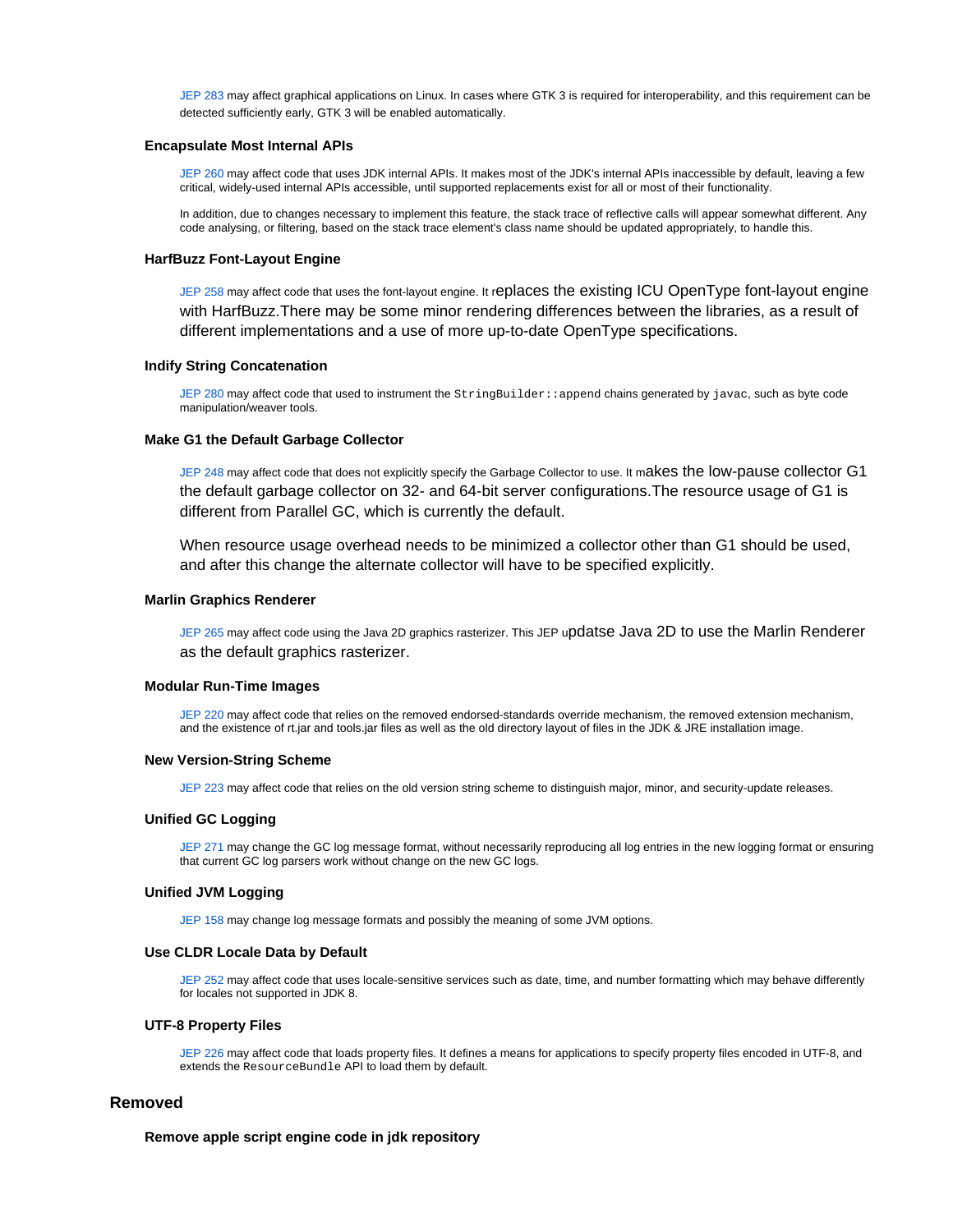[JDK-8143404](https://bugs.openjdk.java.net/browse/JDK-8143404) may affect code that relies on the removed AppleScript engine.

# <span id="page-4-0"></span>**Remove GC Combinations Deprecated in JDK 8**

[JEP 214](http://openjdk.java.net/jeps/214) may affect code that relies on the removed GC combinations.

Users who are using any of the flags that are being removed will have to update their JVM-startup command lines. If they are moving from JDK 8 to JDK 9 then they will already have seen warning messages and thus should not be surprised. For a detailed list of the flags and flag combinations that have stopped working in JDK 9, please consult the JEP text.

#### <span id="page-4-1"></span>**Remove HTTP Proxy implementation from RMI**

[JDK-8066750](https://bugs.openjdk.java.net/browse/JDK-8066750) may affect code that relies on the removed HTTP Proxy implementation in RMI.

## <span id="page-4-2"></span>**Remove Launch-Time JRE Version Selection**

[JEP 231](http://openjdk.java.net/jeps/231) may affect code that relies on the removed ability to request, at JRE launch time, a version of the JRE that is not the JRE being launched.

#### <span id="page-4-3"></span>**Remove java-rmi.exe and java-rmi.cgi**

[JDK-6512052](https://bugs.openjdk.java.net/browse/JDK-6512052) may affect code that relies on the removed java-rmi.exe launcher.

#### <span id="page-4-4"></span>**Remove the JVM TI hprof Agent**

[JEP 240](http://openjdk.java.net/jeps/240) may affect code that relies on the removed hprof agent library as part of the JDK.

#### <span id="page-4-5"></span>**Remove the jhat Tool**

[JEP 241](http://openjdk.java.net/jeps/241) may affect code that relies on the removed experimental, unsupported, and out-of-date jhat tool.

#### <span id="page-4-6"></span>**Removed API references to java.awt.peer and java.awt.dnd.peer packages**

[JDK-8037739](https://bugs.openjdk.java.net/browse/JDK-8037739) may affect code that uses types from **java.awt.peer** and **java.awt.dnd.peer** packages.

All methods that refer to types defined in the **java.awt.peer** and **java.awt.dnd.peer** packages (the "peer types") will be [removed f](http://mail.openjdk.java.net/pipermail/awt-dev/2015-February/008924.html)rom the Java API in Java SE 9. Application code which calls any such method which accepts or returns a type defined in these packages will no longer link. This is a **BINARY** incompatible change.

#### <span id="page-4-7"></span>**Removed Packer/Unpacker addPropertyChangeListener and removePropertyChangeListener methods**

[JDK-8029806](https://bugs.openjdk.java.net/browse/JDK-8029806) may affect code that uses the **Packer/Unpacker addPropertyChangeListener** and **removePropertyChangeListener** method**s**, which were deprecated in JDK 8, and removed in JDK 9.

#### <span id="page-4-8"></span>**Removed LogManager addPropertyChangeListener and removePropertyChangeListener methods**

[JDK-8029805](https://bugs.openjdk.java.net/browse/JDK-8029805) may affect code that uses the **LogManager addPropertyChangeListener** and **removePropertyChangeListener** method**s**, which were deprecated in JDK 8, and removed in JDK 9.

#### <span id="page-4-9"></span>**Removed com.sun.security.auth.callback.DialogCallbackHandler**

[JDK-8029904](https://bugs.openjdk.java.net/browse/JDK-8029904) may affect code that uses the **com.sun.security.auth.callback.DialogCallbackHandler**, which was deprecated in JDK 8, and removed in JDK 9.

#### <span id="page-4-10"></span>**Remove stopThread RuntimePermission from the default java.policy**

[JDK-7067728](https://bugs.openjdk.java.net/browse/JDK-7067728) may affect code that relies on the removed stopThread RuntimePermission from the default java.policy.

#### **Remove support for serialized applets from java.desktop**

[JDK-8134808](https://bugs.openjdk.java.net/browse/JDK-8134808) may affect code that relies on support for serialized applets.

# <span id="page-4-13"></span><span id="page-4-12"></span><span id="page-4-11"></span>**Build**

## **Annotations Pipeline 2.0**

[JEP 217](http://openjdk.java.net/jeps/217) may affect source code that uses annotations due to the refactoring of the javac annotation pipeline, which should not be externally noticeable except where bugs were fixed and correctness improved.

#### <span id="page-4-14"></span>**Deprecate the Applet API**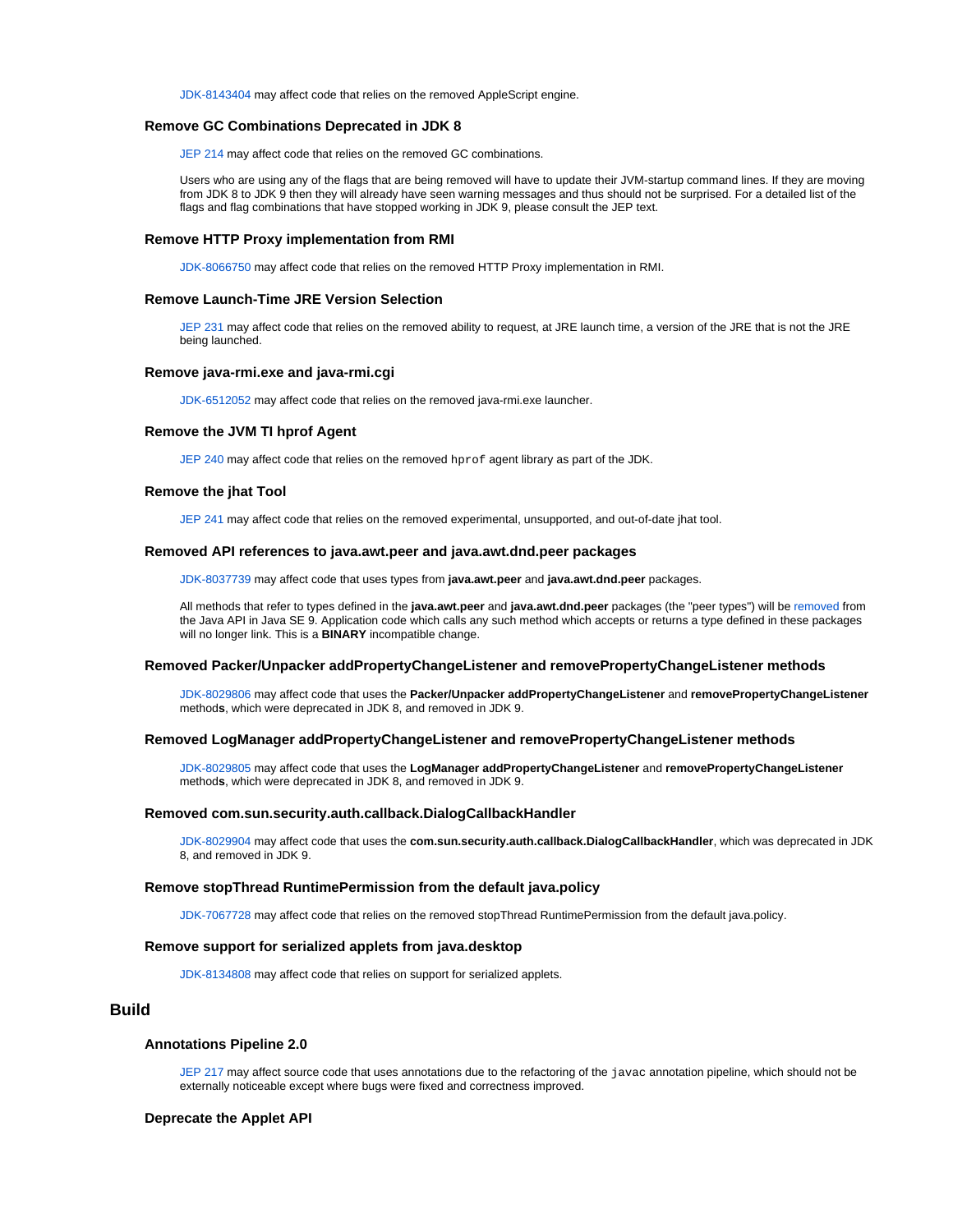[JEP 217](http://openjdk.java.net/jeps/217) may affect source code that uses the applet API. The deprecation annotations will cause deprecation warnings to be emitted by the Java compiler for all code that uses this API. If warnings are treated as errors, they will result in build failure.

#### <span id="page-5-0"></span>**Enhanced Deprecation**

[JEP 277](http://openjdk.java.net/jeps/277) may affect source code that uses a deprecated Java SE API. Several Java SE APIs will have a @Deprecated annotation added, updated, or removed. Deprecating APIs will increase the number of mandatory warnings that projects encounter when building against newer versions of Java SE. For more information about these planned changes, please consult the JEP text.

## <span id="page-5-1"></span>**HTML5 Javadoc**

[JEP 224](http://openjdk.java.net/jeps/224) may affect source code with Javadoc comments since the -xdoclint feature of javadoc will be modified to validate input comments based upon the requested markup.

#### <span id="page-5-2"></span>**Milling Project Coin**

[JEP 213](http://openjdk.java.net/jeps/213) may affect source code that uses underscore ("\_") as an identifier. Its use generated a warning as of Java SE 8, and has been turned into an error in JDK 9.

#### <span id="page-5-3"></span>**Modular Java Application Packaging**

[JEP 275](http://openjdk.java.net/jeps/275) may affect code that uses the javapackager tool. The packager will only create applications that use the JDK 9 runtime.

## <span id="page-5-4"></span>**Module System**

[JEP 261](http://openjdk.java.net/jeps/261) may affect source code that is not compiled with the javac compiler using the -source, -target or -release options to select the use of *legacy mode*.

The stack traces generated for exceptions at run time have been extended to include, when present, the names and version strings of relevant modules. The detail strings of exceptions such as ClassCastException,IllegalAccessException, and IllegalAcce ssError have also been updated to include module information. Any code analysing, or filtering, based on the stack trace element's detail strings should be updated appropriately, to handle this.

In addition, this feature may affect code that assumes that the application class loader or the extension class loader is an instance of  $U$ RLClassLoader, rather than of an internal class.

This feature may also affect code that attempts to set or read the bootclasspath using the -Xbootclasspath or the -Xbootclasspa th/p options, or the removed JDK-specific system property sun.boot.class.path.

Changes due primarily to the introduction of the [Java Platform Module System](http://openjdk.java.net/projects/jigsaw/spec/) may affect code which

- $\bullet$  expects that applying the  $\text{public modifier to an API element guarantees that the element will be everywhere accessible, or}$
- expects to use ClassLoader::getResource\* and Class::getResource\* methods to read JDK-internal resources, or
- expects to use the java.lang.reflect.AccessibleObject::setAccessible method to gain access to members of
- packages that are not exported by their defining modules, or
- as JVM TI agents expect to be able to instrument Java code that runs early in the startup of the run-time environment.

Existing code that invokes ClassLoader::getSystemClassLoader and blindly casts the result to URLClassLoader, or does the same thing with the parent of that class loader, might not work correctly.

Existing custom class loaders that delegate directly to the bootstrap class loader might not work correctly; they should be updated to delegate to the extension class loader.

The five-parameter transform method declared in thejava.lang.instrument.ClassFileTransformer interface is now a default method.

Existing code that scans for META-INF/services resource files previously found in rt. jar and other internal artifacts which are not present in the corresponding system modules files might not work correctly.

The JDK-specific system property file.encoding can be set on the command line via the -D option, as before, but it will only work when it specifies a charset defined in the base module. Existing launch scripts that specify other charsets might not work correctly.

#### <span id="page-5-5"></span>**Removed support for 1.5 and earlier source and target options**

[JDK-8011044](https://bugs.openjdk.java.net/browse/JDK-8011044) may affect source code that uses javac -source or -target options below 6/1.6 to compile.

#### **Simplified Doclet API**

[JEP 221](http://openjdk.java.net/jeps/221) may affect code that uses the [Doclet API](http://docs.oracle.com/javase/8/docs/jdk/api/javadoc/doclet/index.html). It replaces the Doclet API with a simpler design that leverages newer alternative APIs with improved functionality, and updates the standard doclet to use it.

# <span id="page-5-7"></span><span id="page-5-6"></span>Feedback on new JDK 9 features